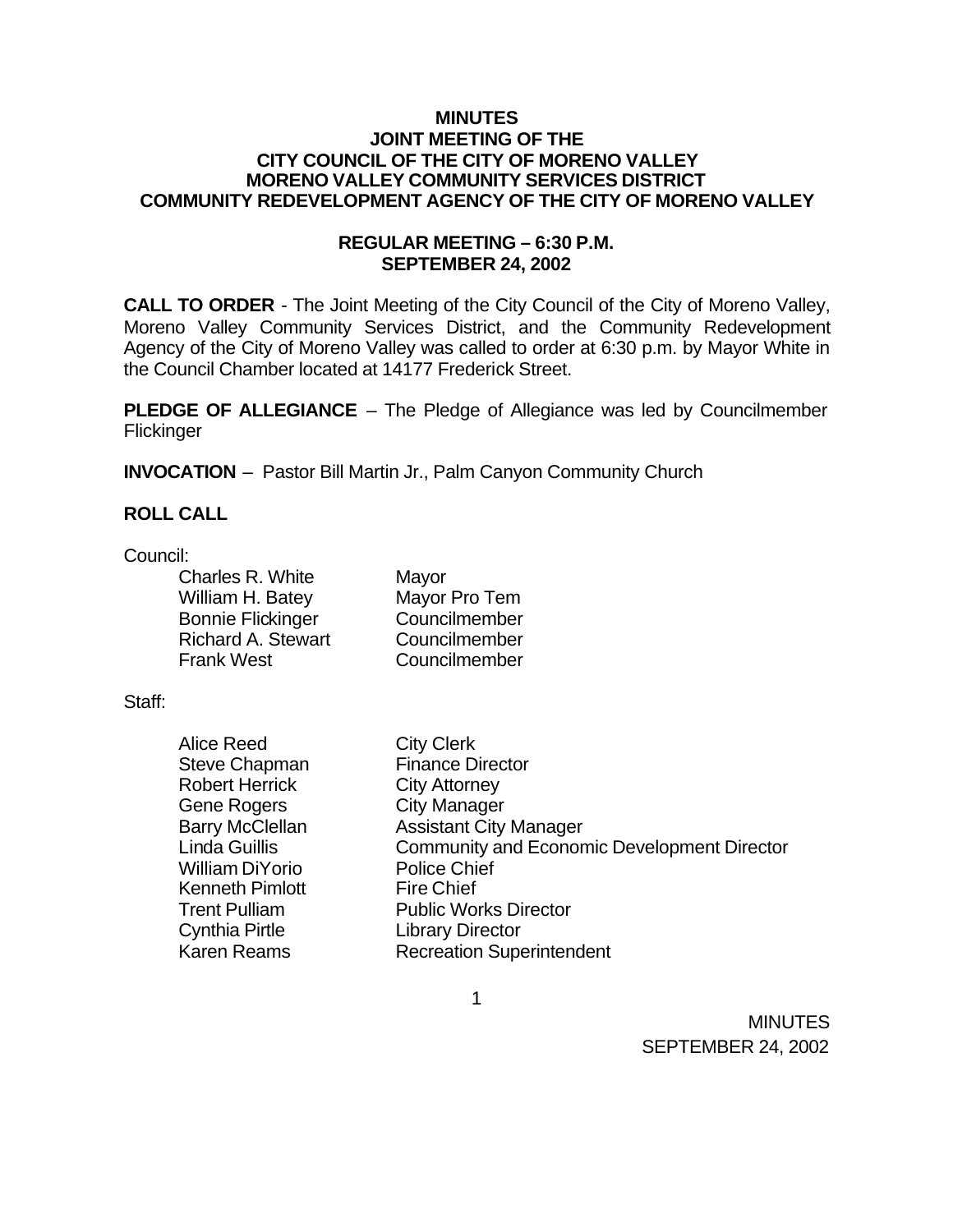## **JOINT CONSENT CALENDARS (SECTIONS A-C) OF THE CITY COUNCIL OF THE CITY OF MORENO VALLEY, MORENO VALLEY COMMUNITY SERVICES DISTRICT, AND COMMUNITY REDEVELOPMENT AGENCY OF THE CITY OF MORENO VALLEY**

Mayor White opened the agenda items for the Consent Calendars for public comments; there being none, public comments were closed.

Councilmember Flickinger made a motion, seconded by Councilmember West to approve the Consent Calendars in their entireties. Motion carried 5-0. Roll call vote.

## **A. CONSENT CALENDAR** - **CITY COUNCIL**

- A1. ORDINANCES FIRST READING BY TITLE ONLY Recommendation: Waive reading of all Ordinance Introductions and read by title only.
- A2. NOTICE OF COMPLETION AND ACCEPTANCE OF MYERS AVENUE IMPROVEMENTS FROM HEACOCK STREET TO PERRIS BOULEVARD; AND MISCELLANEOUS STREET IMPROVEMENTS WITHIN TRACT 22139, TRACT 24478, AND PLOT PLAN 1338, PROJECT NO. 98-92774-2

Ratified Contract Change Order Nos. 1 and 2; accepted the work as completed for the Myers Avenue improvements from Heacock Street to Perris Boulevard, and miscellaneous street improvements within Tracts 22139 and 24478, Plot Plan 1338, and the Eastern Municipal Water District (EMWD) waterline relocation constructed by Vance Corporation, Rialto, California; directed the City Clerk to record the Notice of Completion within ten (10) days at the office of the County Recorder of Riverside County, as required by Section 3093 of the California Civil Code; authorized the Director of Finance to release the retention to Vance Corporation, thirty-five (35) calendar days after the date of recordation of the Notice of Completion if no claims are filed against the project; and accepted the improvements into the City's maintained road system.

A3. WARRANT REPORT – AUGUST, 2002 Adopted Resolution No. 2002-62, approving the Warrant Report, dated August, 2002 in the total amount of \$8,603,035.24.

Resolution No. 2002-62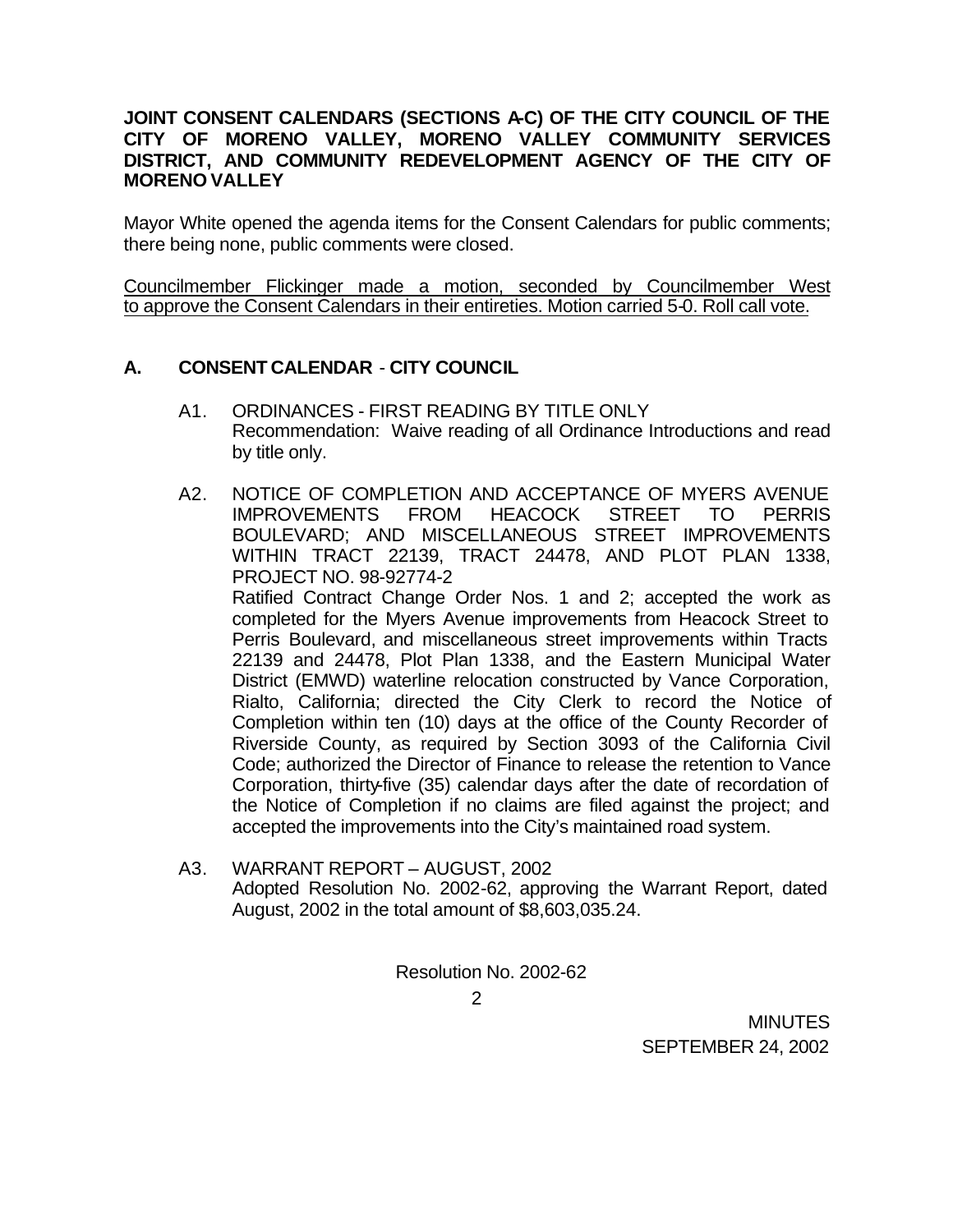A Resolution of the City Council of the City of Moreno Valley, California, Approving the Warrant Report dated August 31, 2002

A4. RESOLUTION READOPTING A CONFLICT OF INTEREST CODE Adopted Resolution No. 2002-63, readopting a Conflict of Interest Code to amend the list of designated employees having filing requirements, and repealing all prior enactments on the same subject; acting in its capacity as Members of the Community Redevelopment Agency ("Agency") of the City of Moreno Valley, found that no change in the Conflict of Interest Code for the Agency is needed and acting in its capacity as Board of Directors of the Moreno Valley Community Services District ("District"), found that no change in the Conflict of Interest Code for the District is needed.

## Resolution No. 2002-63

A Resolution of the City Council of the City of Moreno Valley, California, Readopting a Conflict of Interest Code by Reference to the Fair Political Practices Commission's Standard Model Conflict of Interest Code, and Repealing all Prior Enactments on the Same Subject

- A5. ACCEPTANCE OF OFFICE OF TRAFFIC SAFETY GRANT Authorized the acceptance of an Office of Traffic Safety Grant Award for \$41,000.
- A6. MINUTES REGULAR MEETING OF SEPTEMBER 10, 2002 Approved as submitted.

### **B. CONSENT CALENDAR** - **COMMUNITY SERVICES DISTRICT**

- B1. ORDINANCES FIRST READING BY TITLE ONLY Recommendation: Waive reading of all Ordinance Introductions and read by title only.
- B2. MINUTES REGULAR MEETING OF SEPTEMBER 10, 2002 Approve as submitted.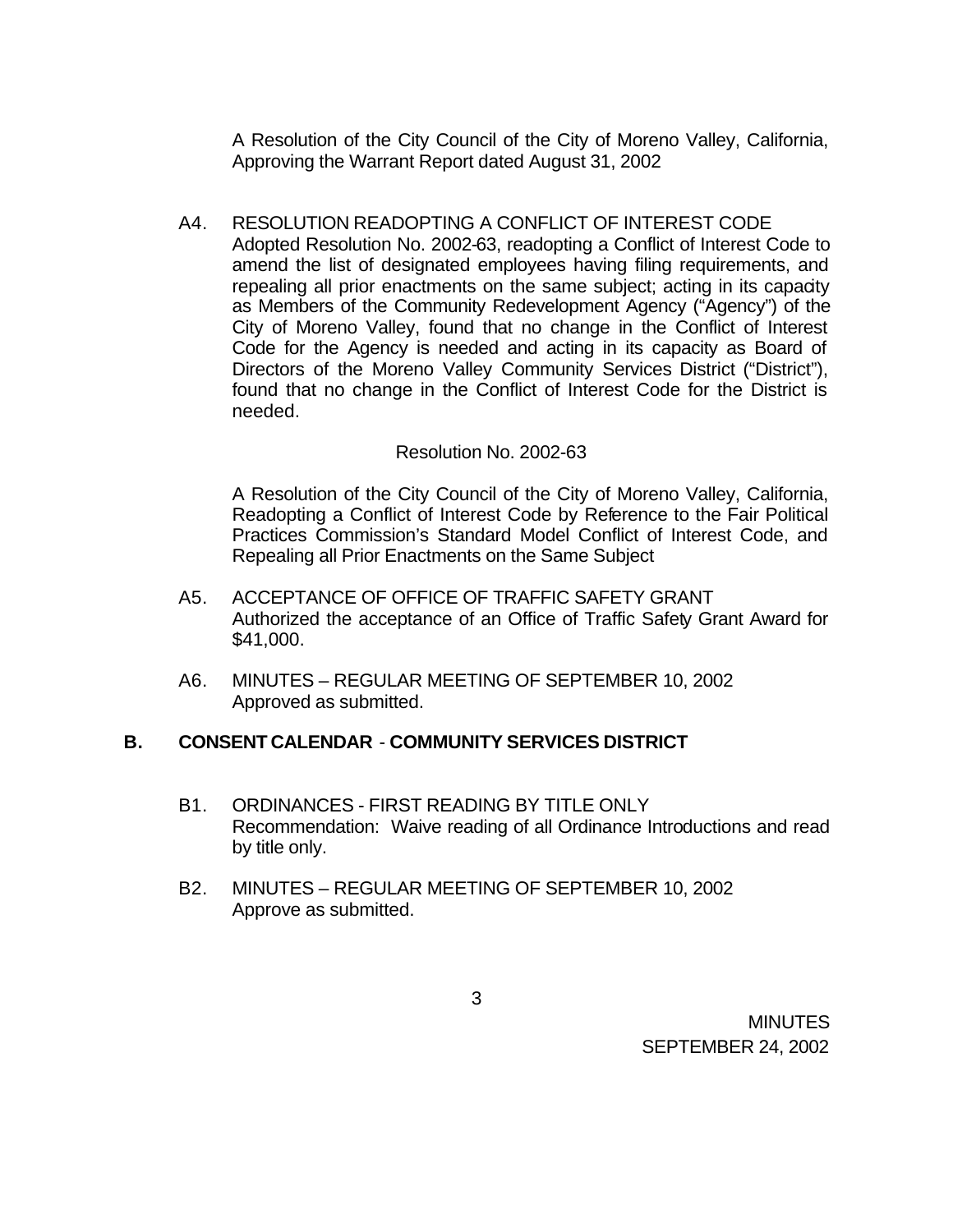B3. NAMING OF PA 46 PARK SITE Adopted the name as approved and submitted by the Parks and Recreation Advisory Committee for the park currently referred to as "PA 46" be named "Vista Lomas Park".

## **C. CONSENT CALENDAR** - **COMMUNITY REDEVELOPMENT AGENCY**

- C1. ORDINANCES FIRST READING BY TITLE ONLY Recommendation: Waive reading of all Ordinance Introductions and read by title only.
- C2. MINUTES REGULAR MEETING OF SEPTEMBER 10, 2002 Approved as submitted.

## **D. PUBLIC HEARINGS**

D1. PUBLIC HEARING REGARDING MAIL BALLOT PROCEEDING FOR COMMUNITY SERVICES DISTRICT ZONE D (PARKWAY LANDSCAPE MAINTENANCE) AT THE REDUCED STREET TREE SERVICE LEVEL FOR TRACT 19957

President White opened the public testimony portion of the public hearing; there being none, public testimony was closed.

Vice-President Batey made a motion, seconded by Boardmember Stewart to verify and accept the results of the mail ballot proceeding as identified on the Official Tally Sheet and Assessor Parcel Number (APN) listing; receive and file with the City Clerk's Office the accepted Official Tally Sheet and (APN) listing; and authorize and impose the applicable CSD Zone D annual service charge. Motion carried 5-0. Roll call vote.

D2. RESOLUTION NO. 2002-64 RELATING TO THE DENIAL OF THE TRANSFER OF CONTROL OF THE FRANCHISE AGREEMENT GRANTED TO AN ENTITY IN WHICH AT&T CORPORATION HOLDS A "CONTROLLING" INTEREST TO AT&T COMCAST CORPORATION

Mayor White opened the public testimony portion of the public hearing; there being none, public testimony was closed.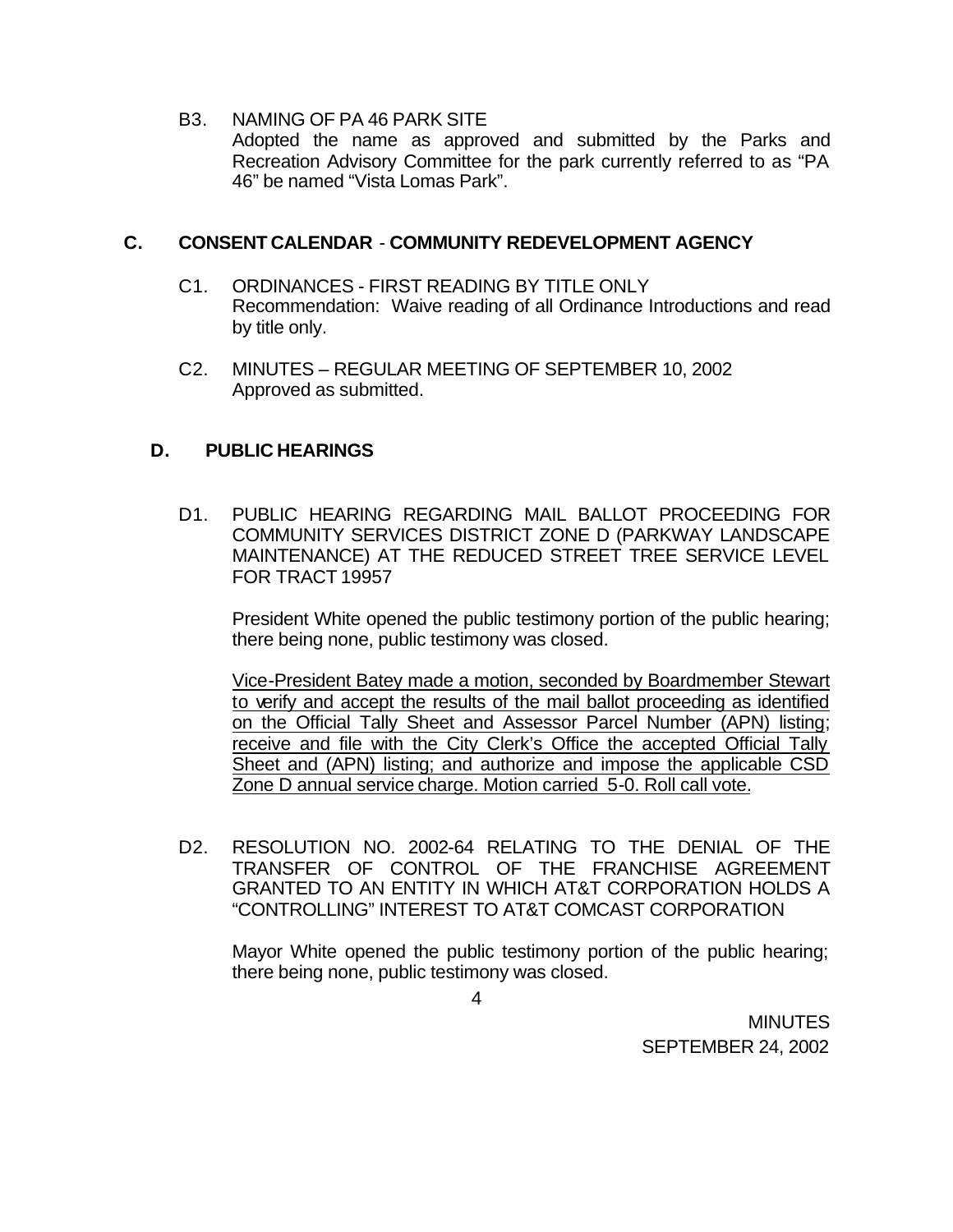Councilmember Flickinger made a motion, seconded by Councilmember Stewart to approve Resolution No. 2002-64, relating to the denial of the transfer of control of the franchise agreement granted to an entity in which AT&T Corporation holds a "controlling" interest to AT&T Comcast Corporation. Motion carried 5-0. Roll call vote.

### Resolution No. 2002-64

A Resolution of the City Council of the City of Moreno Valley, California, Relating to the Denial of the City of Moreno Valley, California to the Transfer of Control of the Franchise Agreement Granted to an Entity in Which AT&T Corp. Holds a "Controlling" interest to AT&T Comcast **Corporation** 

D3. DAVIS ROAD STREET VACATION (PUBLIC HEARING DATE OF SEPTEMBER 24, 2002 SET BY RESOLUTION NO. 2002-53 AT THE JULY 9, 2002 CITY COUNCIL MEETING)

Mayor White opened the public testimony portion of the public hearing. Public comments were received by Staci Kohr, Herman Mauritz, and Pete Bleckert.

Councilmember Stewart made a motion, seconded by Councilmember West to continue the public hearing for the vacation of the portion of Davis Road located within the City from the northerly boundary of the San Jacinto Wildlife Preserve southerly to the City Limits to November 26, 2002 at 6:30 pm, in the City Council Chamber at City Hall, and direct the City Clerk to re-publish and re-advertise the hearing notice as required by law.

## **E. ITEMS REMOVED FROM CONSENT CALENDARS FOR DISCUSSION OR SEPARATE ACTION - NONE**

## **F. REPORTS**

F1. UPDATE BY ASSEMBLYMEMBER RUSS BOGH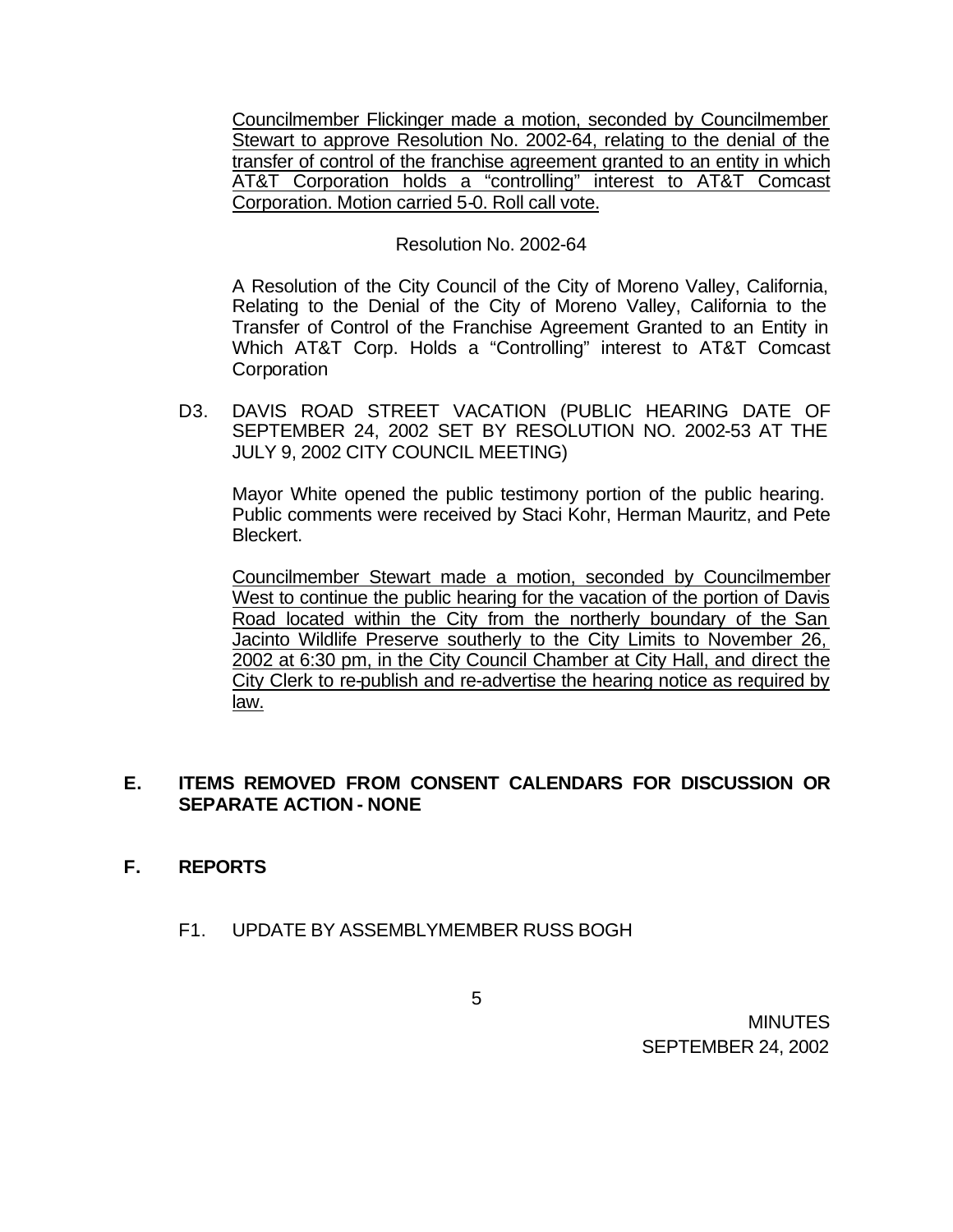F2. REPORT TO CONSIDER PUBLIC COMMENTS REGARDING MAIL BALLOT PROCEEDING FOR COMMUNITY SERVICES DISTRICT ZONE E-4A (TRACT 30195 – INTERNAL LANDSCAPE MAINTENANCE) TENTATIVE TRACT 30195 (AND ALL AFFECTED PHASES)

President White opened the agenda item for public comments; there being none, public comments were closed.

Vice-President Batey made a motion, seconded by Boardmember West to accept public comments regarding the proposed inclusion of Tentative Tract 30195 (and all affected phases) into the CSD Zone E-4A (Tract 30195 – Internal Landscape Maintenance) and the annual service charge. Motion carried unanimously.

F3. APPROVAL OF CITY SPONSORSHIP FOR SPECIAL EVENTS (CONTINUED FROM SEPTEMBER 10, 2002)

Mayor White opened the agenda item for public comments; there being none, public comments were closed.

Mayor White made a motion, seconded by Councilmember Stewart to approve as amended modifying A to read "fundraising shall not be primary purpose; if so, all fees shall be paid to the City". Motion carried 3-2, Mayor Pro Tem Batey and Councilmember Flickinger dissenting. Roll call vote.

Mayor White made a motion, seconded by Councilmember Stewart to reconsider the prior motion. Motion carried 5-0. Roll call vote.

Councilmember Flickinger made a motion, seconded by Councilmember Stewart to approve the City Sponsorship Policy for Special Events as amended. Section lV – Event Eligibility, 'A' shall read "Fundraising shall not be primary purpose of the event" and Section lV – Event Eligibility 'E' shall read "Located within the City, the City's sphere of influence, March Air Reserve Base, March Joint Powers Authority Property and Box Springs Park", and VI – Sponsorship Amounts "C" shall read: (1) 250-500 in attendance =  $$300$  per event; (2) 501-750 in attendance =  $$500$  per event; (3)  $751-1,000$  in attendance = \$700 per event; and 4. over 1,001 in attendance = \$1,000 per event. Motion carried 3-2, Mayor Pro Tem Batey and Councilmember West dissenting. Roll call vote.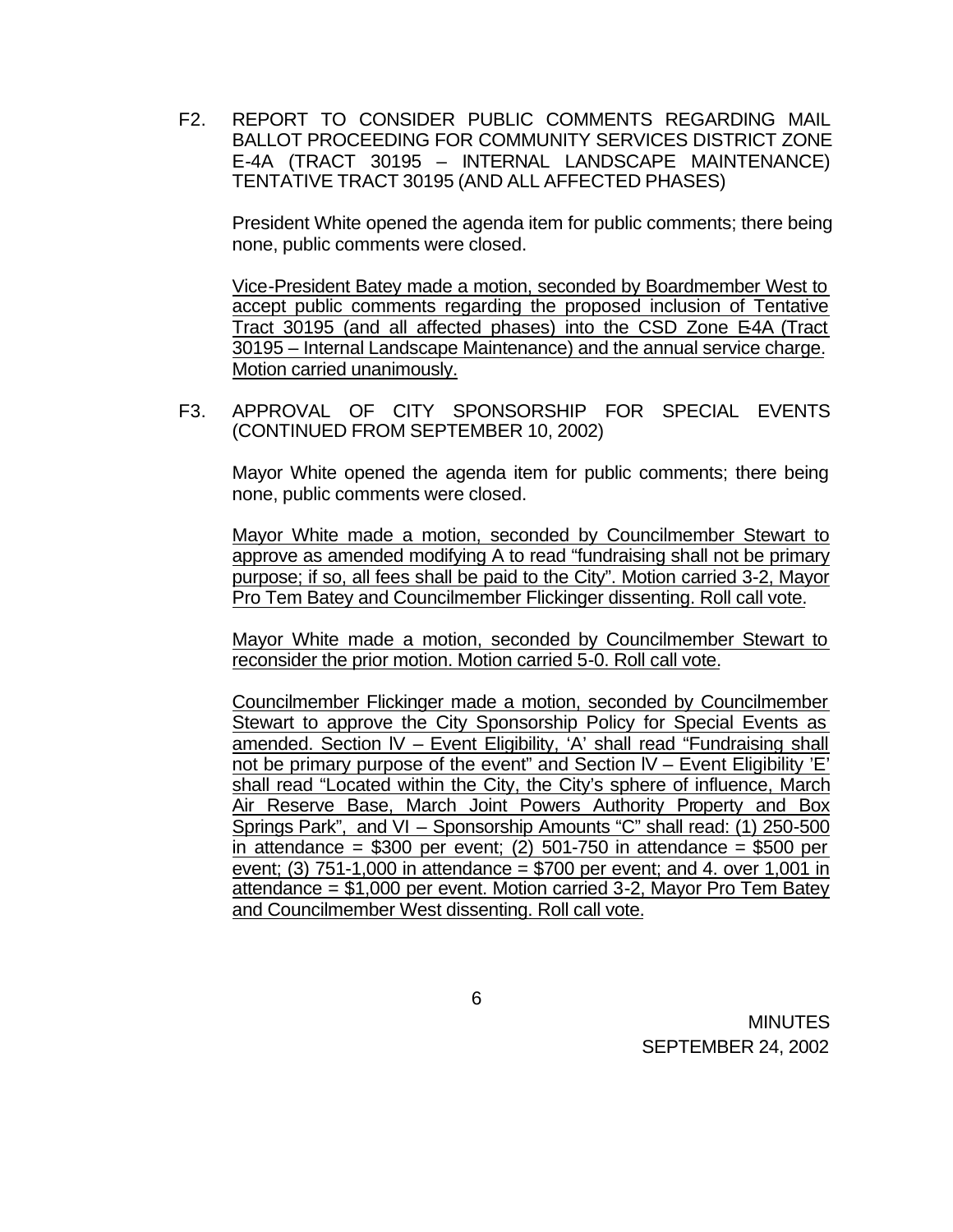## **RECESS; RECONVENE**

F4. AN AMENDMENT OF TITLE 7, CHAPTER 7.03 OF THE MUNICIPAL CODE (PA02-0086), AMENDING THE MAXIMUM NUMBER OF MEMBERS SERVING ON THE CULTURAL PRESERVATION ADVISORY COMMITTEE (CPAC) FROM NINE (9) MEMBERS TO SEVEN (7) MEMBERS AS SUBMITTED BY THE COMMUNITY AND ECONOMIC DEVELOPMENT DEPARTMENT

Mayor White opened the agenda item for public comments; there being none, public comments were closed.

Councilmember West made a motion, seconded by Mayor Pro Tem Batey to recognize that the proposed amendment is not considered a project under the California Environmental Quality Act (CEQA), pursuant to Section 15378 (b) (5) of the CEQA Guidelines; and introduce Ordinance No. 610, thereby approving amendments to Title 7, Chapter 7.03 (Section 7.03.020) of the City of Moreno Valley Municipal Code, related to the establishment of an advisory board. Motion carried 5-0. Roll call vote.

## Ordinance No. 610

An Ordinance of the City Council of the City of Moreno Valley, California, Amending Title 7, Chapter 7.03 of the City of Moreno Valley Municipal Code, Changing the Number of Committee Members Serving on the Cultural Preservation Advisory Committee (CPAC) from Nine (9) to Seven (7) Total Members

### F5. SEMI-ANNUAL PRESENTATION ON ECONOMIC DEVELOPMENT

Mayor White opened the agenda item for public comments; there being none, public comments were closed.

City Council received the Semi-Annual presentation on Economic Development.

## F6. LEGISLATIVE UPDATE

Mayor White opened the agenda item for public comments, which were received from George Albanese.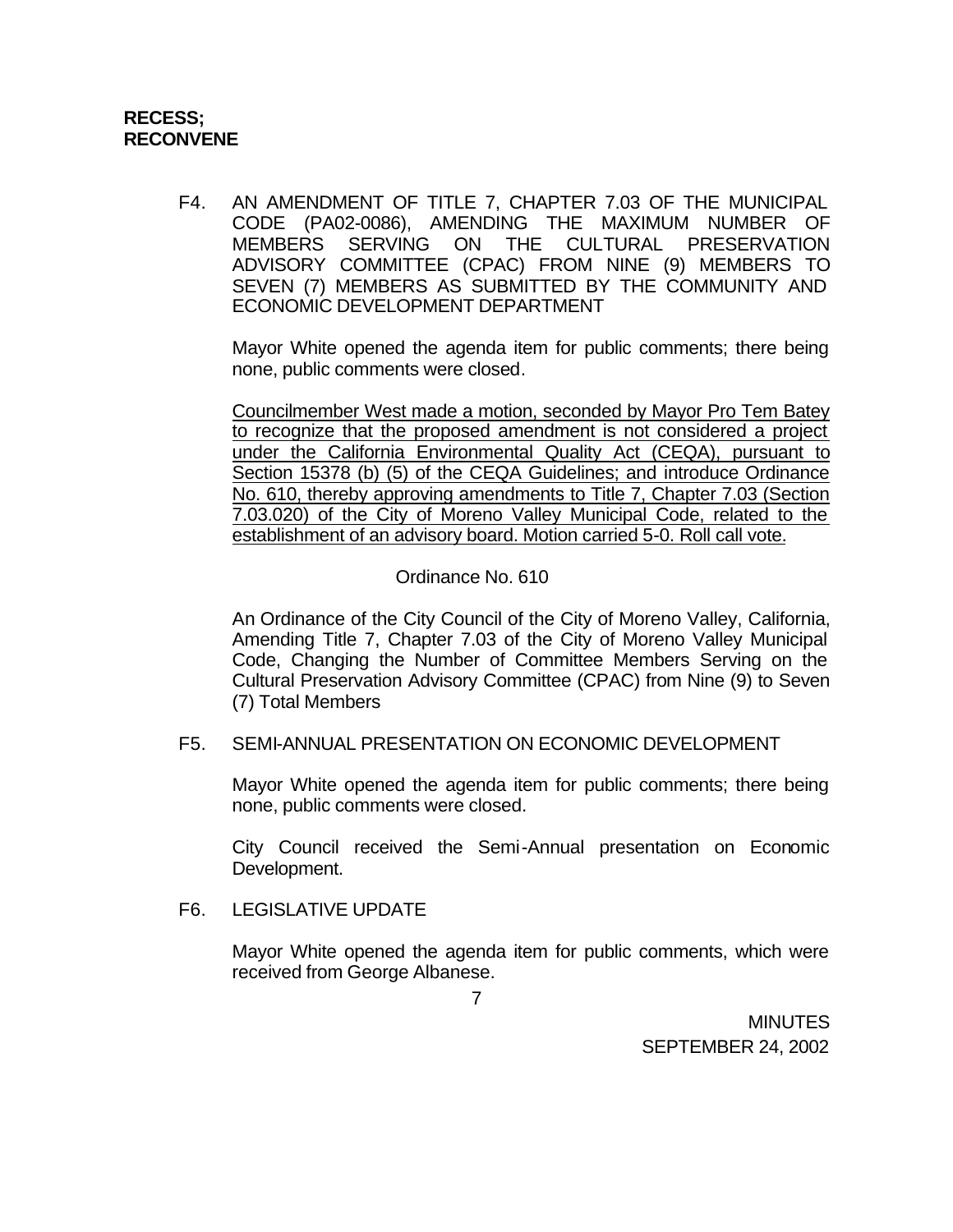Councilmember Stewart made a motion, seconded by Mayor Pro Tem Batey to receive and file the Legislative Status Report. Motion carried 5-0. Roll call vote.

F7. CITY MANAGER'S REPORT (Informational Oral Presentation – not for Council action)

## **G. LEGISLATIVE ACTIONS**

ORDINANCES - 1ST READING AND INTRODUCTION

G1. ORDINANCE REPEALING AND REENACTING CHAPTER 11.50 RELATING TO THE GAME OF BINGO

Mayor White opened the agenda item for public comments; there being none, public comments were closed.

Councilmember Stewart made a motion, seconded by Mayor Pro Tem Batey to introduce Ordinance No. 611, repealing and reenacting Chapter 11.50 of Title 11 of the City of Moreno Valley Municipal Code, relating to the game of bingo. Motion carried 5-0. Roll call vote.

#### Ordinance No. 611

An Ordinance of the City Council of the City of Moreno Valley, California, Amending Title 11 of the City of Moreno Valley Municipal Code by Repealing and Reenacting Chapter 11.50, Relating to the Game of Bingo

ORDINANCES - 2ND READING AND ADOPTION

G2. ADOPTION OF ORDINANCE NO. 607, AN ORDINANCE OF THE CITY COUNCIL OF THE CITY OF MORENO VALLEY, CALIFORNIA, AMENDING SECTION 12.20.020 OF CHAPTER 12.20 OF THE CITY OF MORENO VALLEY MUNICIPAL CODE RELATING TO A PRIMA FACIE SPEED LIMIT FOR CERTAIN STREETS (RECEIVED FIRST READING AND INTRODUCTION SEPTEMBER 10, 2002 ON A 5-0 VOTE)

Mayor White opened the agenda item for public comments; there being none, public comments were closed.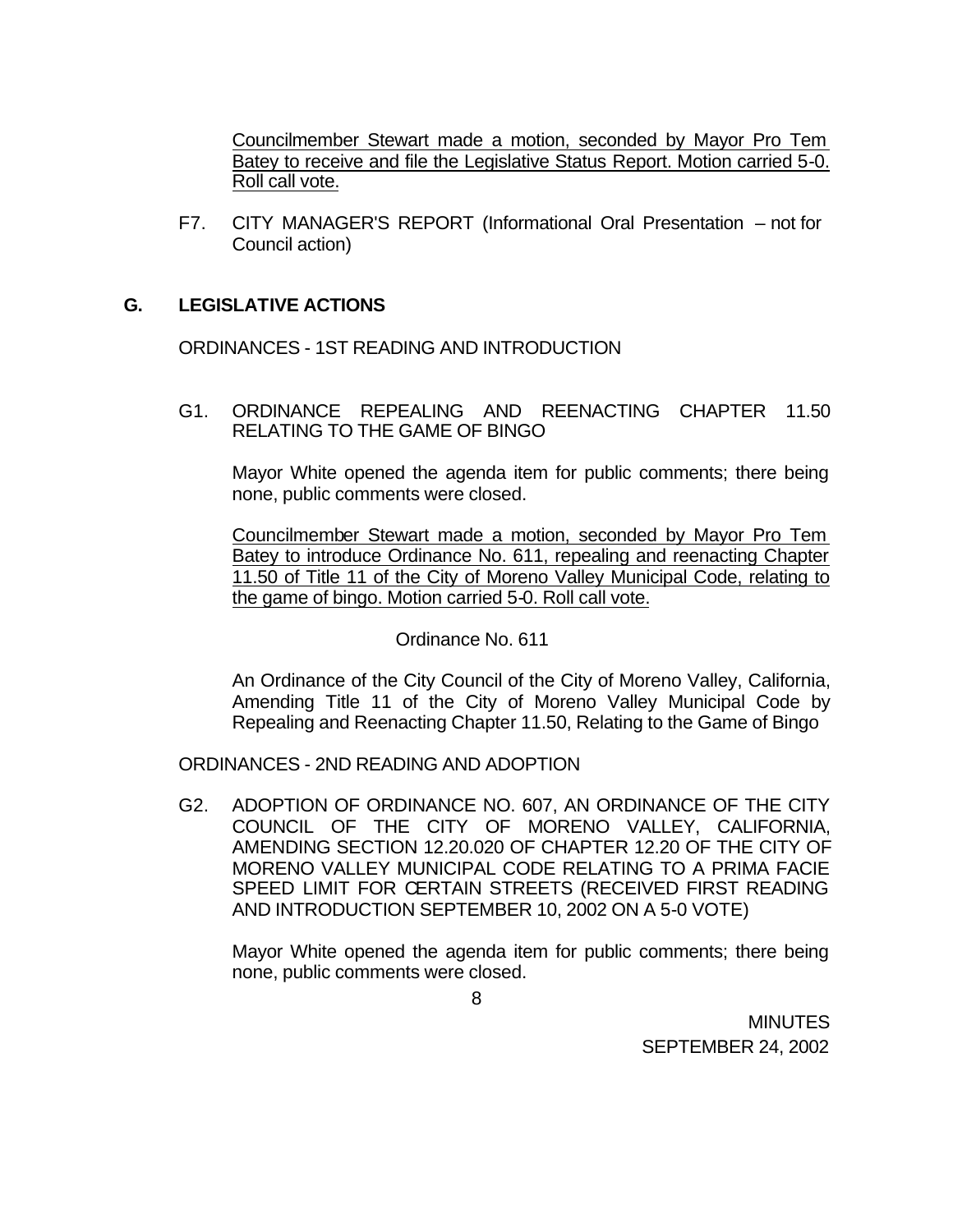Councilmember Stewart made a motion, seconded by Councilmember Flickinger to adopt Ordinance No. 607. Motion carried 5-0. Roll call vote.

### Ordinance No. 607

An Ordinance of the City Council of the City of Moreno Valley, California, Amending Section 12.20.020 of Chapter 12.20 of the City of Moreno Valley Municipal Code Relating to a Prima Facie Speed Limit for Certain **Streets** 

G3. ADOPTION OF ORDINANCE NO. 608, AN ORDINANCE OF THE CITY COUNCIL OF THE CITY OF MORENO VALLEY, CALIFORNIA, APPROVING A ZONE CHANGE (PA02-0039), FROM OFFICE TO RESIDENTIAL 20 FOR 9.81 ACRES LOCATED ON THE NORTHEAST CORNER OF BOX SPRINGS AND MORTON ROADS (RECEIVED FIRST READING AND INTRODUCTION SEPTEMBER 10, 2002 ON A 5- 0 VOTE)

Mayor White opened the agenda item for public comments; there being none, public comments were closed.

Councilmember Stewart made a motion, seconded by Councilmember Flickinger to adopt Ordinance No. 608. Motion carried 5-0. Roll call vote.

### Ordinance No. 608

An Ordinance of the City Council of the City of Moreno Valley, California, Approving a Zone Change (PA02-0039), from Office to Residential 20 for 9.81 Acres Located on the Northeast Corner of Box Springs and Morton Roads

G4. ADOPTION OF ORDINANCE NO. 609, AN ORDINANCE OF THE CITY COUNCIL OF THE CITY OF MORENO VALLEY, CALIFORNIA, AMENDING CHAPTERS 9.08 AND 9.14 OF TITLE 9, OF THE CITY OF MORENO VALLEY MUNICIPAL CODE, REGARDING THE REQUIREMENTS FOR INSTALLATION OF TELECOMMUNICATIONS NETWORK FACILITIES (RECEIVED FIRST READING AND INTRODUCTION SEPTEMBER 10, 2002 ON A 5-0 VOTE)

Mayor White opened the agenda item for public comments; which were received from David Mielke representing Verizon.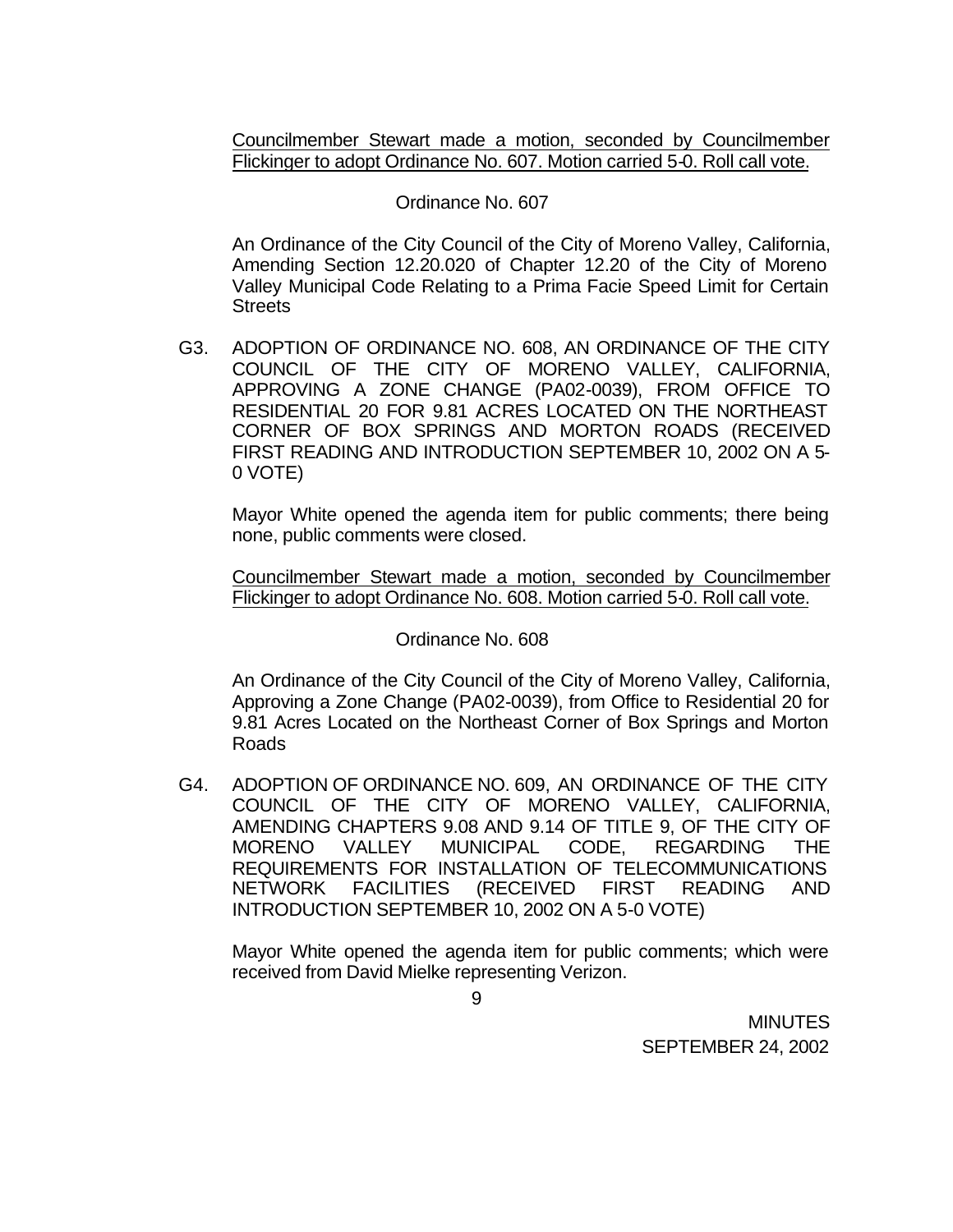## Mayor Pro Tem Batey made a motion, seconded by Councilmember Flickinger to adopt Ordinance No. 609. Motion carried 5-0. Roll call vote.

## Ordinance No. 609

An Ordinance of the City Council of the City of Moreno Valley, California, Amending Chapters 9.08 and 9.14 of Title 9, of the City of Moreno Valley Municipal Code, Regarding the Requirements for Installation of Telecommunications Network Facilities

PUBLIC COMMENTS **ON ANY SUBJECT NOT ON THE AGENDA** UNDER THE JURISDICTION OF THE CITY COUNCIL ARE AS FOLLOWS:

## Daryl Terell – Address matter of record

- 1) State government taking away independence from local government
- 2) Thanked Police Department for protecting our rights

George Albanese – Address matter of record (Submitted discourse for the public record)

- 1) Councilmember Flickinger's comments regarding retention of audio tapes, verbatim minutes vs. action minutes
- 2) Posting of Legislative Update at the Library and Senior Center

## Priscilla Banks – 13560 Searson Dr.

1) Opposes Utility User's Tax and proposed library

## Joe Teague – 24342 Eucalyptus

- 1) Unhappy with the Police Department regarding recent burglary at his property
- 2) Problem with building department

## Wybe Schaafsma - Address matter of record

- 1) Feels City does not need Utility User's Tax
- 2) Moreno Valley residents don't want a new library

# Emil Dragovich, Jr. – 15725 Biarritz Ct.

- 1) Thanked the City for dealing with the parking issues in his neighborhood
- 2) Would like to see truancy issues addressed

# Louise Palomares, - Address matter of record

- 1) Has not seen any "Executive Housing" going up in Moreno Valley
- 2) City doesn't need Utility User's Tax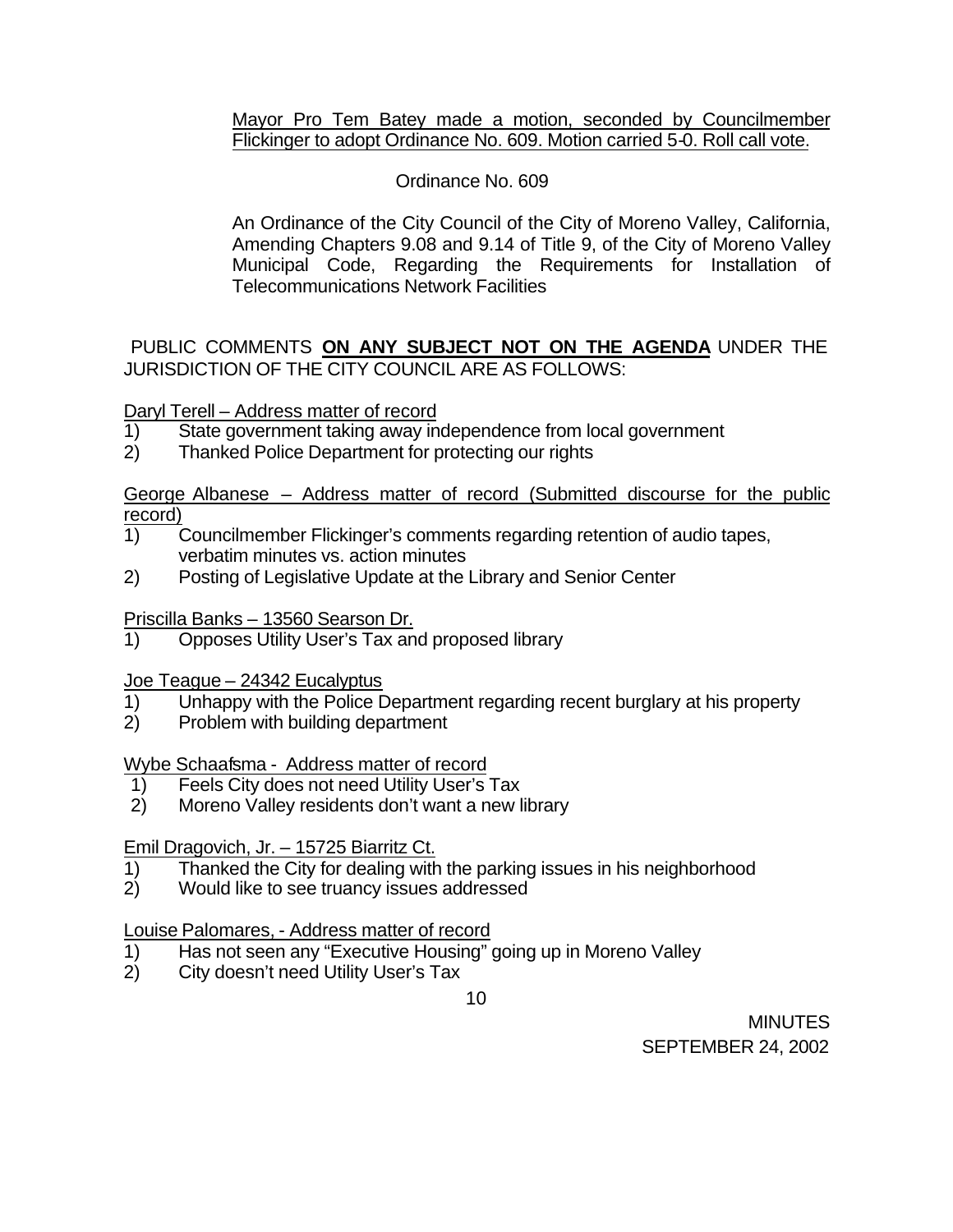Pete Bleckert – Address matter of record

1) Spoke against Utility User's Tax

# **CLOSING COMMENTS AND/OR REPORTS OF THE CITY COUNCIL, COMMUNITY SERVICES DISTRICT, OR COMMUNITY REDEVELOPMENT AGENCY**

Mayor Pro Tem Batey

1) Announced that Martin Luther King III visited the City today and was interviewed by MVTV-3

Councilmember West

- 1) Feels there should be no problem in making the agenda available in more places
- 2) Stated he and Mayor Pro Tem Batey have met with the City Manager regarding matters with Building and Safety
- 3) Parking problems with Lake Perris traffic should be addressed and corrected
- 4) Feels truancy issues should be dealt with
- 5) City of Moreno Valley is truly " $1<sup>st</sup>$  in Family Recreation"

Councilmember Flickinger

- 1) Supports Councilmember West in making the agenda packet available at the Senior Center and the Library
- 2) Crime in Sunnymead Park in July was an isolated incident one of the four suspects has been arrested – Sunnymead Park is still a safe place to be
- 3) Would like to provide a used bus to be utilized by disabled school in our Sister City San Juan de Los Lagos
- 4) Registered sex offender data is in the process of being placed on the City's website
- 5) Expressed she would prefer to have verbatim minutes instead of action

Councilmember Stewart

- 1) Opponents of Measure "F" are Moreno Valley residents and interested parties
- 2) Stated the Utility User's Tax is necessary, especially for public safety<br>3) Announced he will be meeting with the residents living in the area of
- 3) Announced he will be meeting with the residents living in the area of the Empire Homes, Shadow Ridge development – regarding the blasting in the neighborhood – City is reviewing their permits

# Mayor White

- 1) Stated one of the concerns of Martin Luther King III was the lack of voter turnout 2) Challenged those who dispute the Utility User's Tax to come and meet with him
- 2) Challenged those who dispute the Utility User's Tax to come and meet with him to show him where the City is wasting funds

# **ADJOURNMENT**